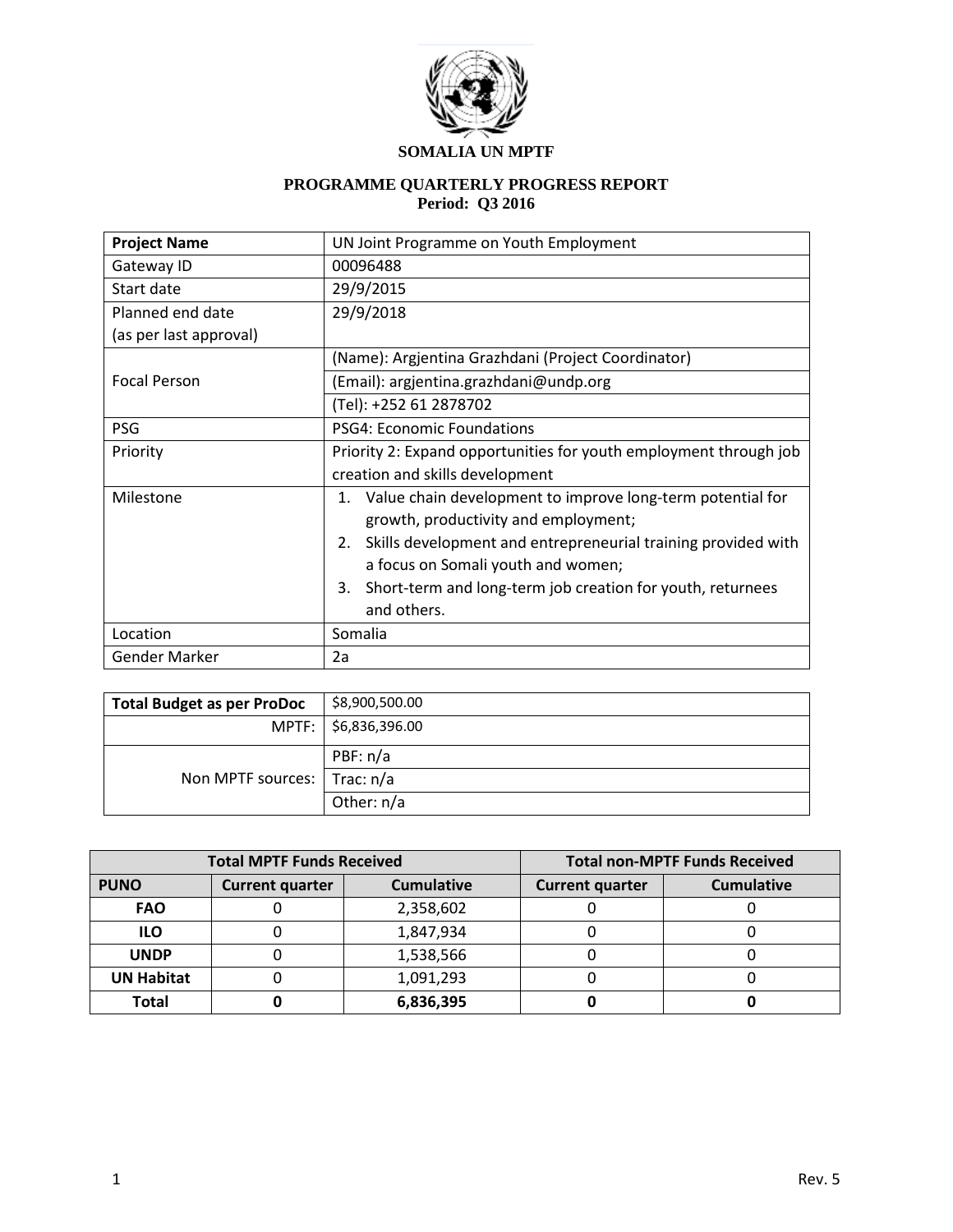

### **SOMALIA UN MPTF**

|                   | JP Expenditure of MPTF Funds <sup>1</sup> | JP Expenditure of non-MPTF Funds |                        |                   |
|-------------------|-------------------------------------------|----------------------------------|------------------------|-------------------|
| <b>PUNO</b>       | <b>Current quarter</b>                    | <b>Cumulative</b>                | <b>Current quarter</b> | <b>Cumulative</b> |
| <b>FAO</b>        | 209,932                                   | 1,510,520                        |                        |                   |
| <b>ILO</b>        | 428,022                                   | 1,144,422                        |                        |                   |
| <b>UNDP</b>       | 445.278                                   | 699,302                          |                        |                   |
| <b>UN-Habitat</b> | 576,272                                   | 858,841.91                       |                        |                   |
| <b>Total</b>      | 1,659,504                                 | 4,213,086                        |                        |                   |

### **SITUATION UPDATE**

The political and the social context under which the Youth Employment Somalia programme is being implemented remained largely unchanged as in the last quarter. During the reporting period, the country, and especially the Somali government at state and federal level, were preoccupied with the limited election process. Nevertheless, because the candidates are unknown to the public, no debate about youth employment, education or private sector development has emerged from the process. Rather, the mere focus of the stakeholders in this process is to elect the Lower and the Upper House, without providing reasons for increased violence, and with the goal of maintaining the overall national consensus on state building. It is unclear if Somali young women and men, who make up for 60% of the population, will be represented among the 14,000 delegates that will be voting in these elections.

During this quarter, two Steering Committee meetings were held, one on 3rd of July and the second on 22nd of September 2016. The man decisions taken in these meetings are the following:

The six months workplan covering the period of June – December 2016 was approved.

Recommendation was made to adjust the targets of the ProDoc to reflect the level of funding available

Two changes in TORs of the Steering Committee were made: (1) the co-chairing role for UN agencies was added, and (2) Government representation was restrict only for the Federal level. The Federal Ministry of Labour and Social Affairs set up a mechanism to consult with the State Ministries of Labour and other state level stakeholder prior to Steering Committee meetings.

During this quarter, the Ministry of Labour and Social Affairs (MoLSA) has accelerated its oversight activities and the involvement of the State Ministries in the oversight role of the YES Programme.

## **QUARTERLY PROGRESS REPORT RESULTS MATRIX**

#### **OUTCOME STATEMENT**

**Somali economy revitalized and expanded with a focus on livelihood enhancement, employment generation and broad-based inclusive growth**

#### **SUB-OUTCOME 1 STATEMENT**

**Improved long-term potential for growth, productivity, and employment through 6 value chain implementation plans**

**Output 1.1**: *Capacities of public private and academic institutions built to undertake value chain analysis* 

 $\overline{a}$ 

<sup>1</sup> **Uncertified expenditures**. Certified annual expenditures can be found in the Annual Financial Report of MPTF Office [\(http://mptf.undp.org/factsheet/fund/4SO00](http://mptf.undp.org/factsheet/fund/4SO00) )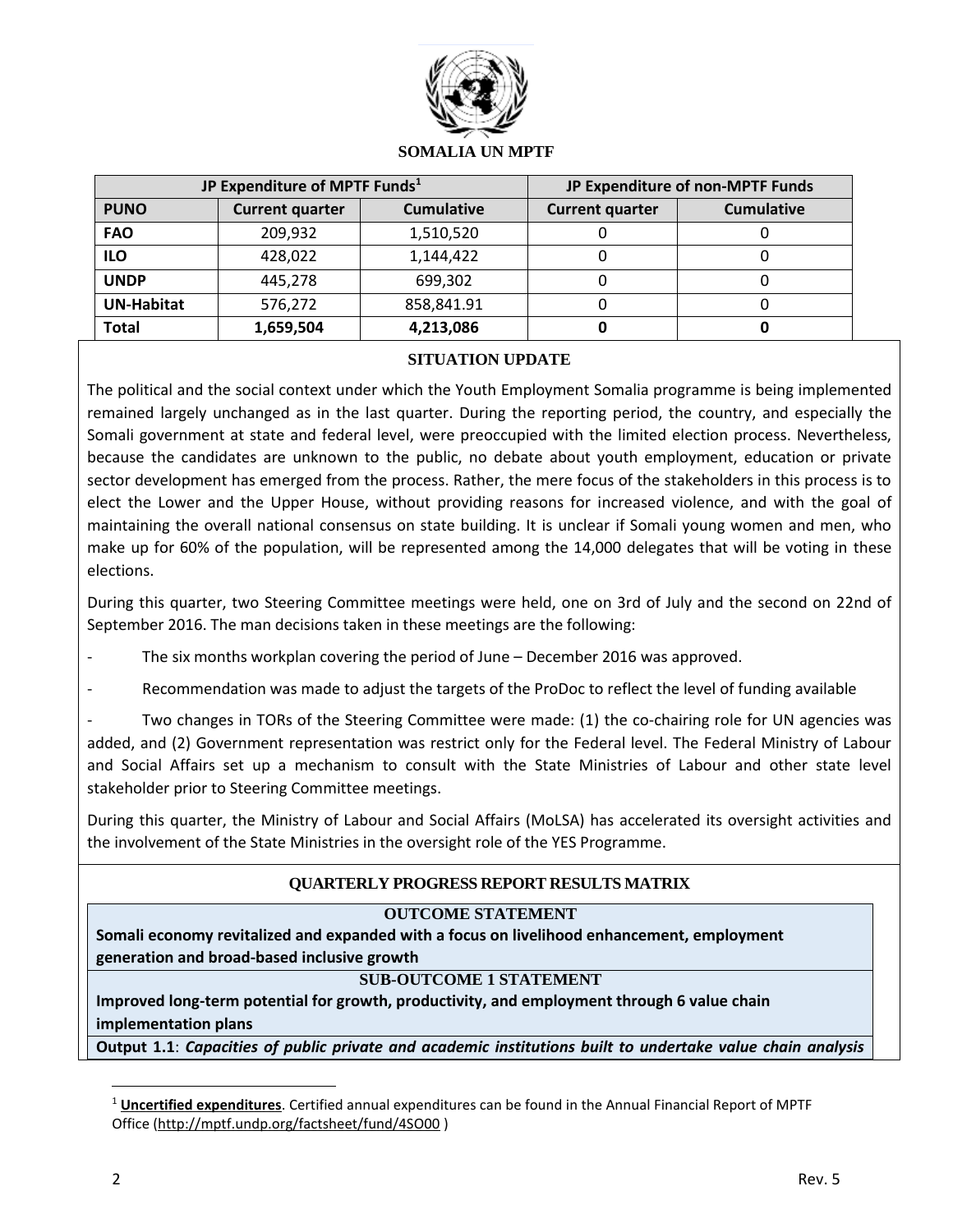

| and key interventions identified                                                                                                                       |                   |                                           |                           |  |
|--------------------------------------------------------------------------------------------------------------------------------------------------------|-------------------|-------------------------------------------|---------------------------|--|
|                                                                                                                                                        |                   | PROGRESS ON OUTPUT INDICATOR <sup>2</sup> |                           |  |
| <b>INDICATOR</b>                                                                                                                                       | <b>TARGET</b>     | <b>THIS QUARTER</b>                       | <b>CUMULATIVE</b><br>2016 |  |
| Number of public, private and academic actors                                                                                                          | 30 (9             | $\overline{0}$                            | 112                       |  |
| trained on value chain methods                                                                                                                         | women)            |                                           |                           |  |
| Number of value chains analyses in selected sectors<br>and locations                                                                                   | $\overline{3}$    | $\overline{0}$                            | $\overline{3}$            |  |
| Number of value chain implementation strategies                                                                                                        | 3                 | $\mathbf{1}$                              | $\mathbf{1}$              |  |
| approved                                                                                                                                               |                   |                                           |                           |  |
| UNDP ONLY: sources of evidence (as per current QPR)                                                                                                    |                   |                                           |                           |  |
| <b>SUB-OUTCOME 2 STATEMENT</b>                                                                                                                         |                   |                                           |                           |  |
| Enhanced longer term employability of youth in sectors with high growth and employment potential                                                       |                   |                                           |                           |  |
| Output 2.1: Curricula developed for occupations identified by value chain analysis and prioritized by Federal<br><b>Government and Regional States</b> |                   |                                           |                           |  |
| Number of Curricula Developed                                                                                                                          | 6                 | 3-in progress                             | 3-in progress             |  |
| UNDP ONLY: sources of evidence (as per current QPR)                                                                                                    |                   |                                           |                           |  |
| Output 2.2: Programmes of vocational, business and life skills training provided for at least 20,000 youth                                             |                   |                                           |                           |  |
| Number of Somali youth trained                                                                                                                         | 20,000            | 929                                       | 3,279                     |  |
|                                                                                                                                                        | (6,000)<br>women) | (315 Women)                               | 33% women                 |  |
| UNDP ONLY: sources of evidence (as per current QPR)                                                                                                    |                   |                                           |                           |  |
|                                                                                                                                                        |                   |                                           |                           |  |
| Output 2.4) One stop youth centre developed in Mogadishu and 2 satellite centres in other urban areas                                                  |                   |                                           |                           |  |
| Number of one stop youth centres and satellite                                                                                                         | 3 (one            | $1 -$ In Progress                         | 1 completed               |  |
| centres developed / rehabilitated                                                                                                                      | stop              |                                           | 1 in progress             |  |
|                                                                                                                                                        | youth             |                                           |                           |  |
|                                                                                                                                                        | centre<br>plus    |                                           |                           |  |
|                                                                                                                                                        | 2 satellite       |                                           |                           |  |
|                                                                                                                                                        | centres)          |                                           |                           |  |
| <b>SUB-OUTCOME 3 STATEMENT</b>                                                                                                                         |                   |                                           |                           |  |
| Productive Infrastructure rehabilitated through labour-intensive methods                                                                               |                   |                                           |                           |  |
| <b>INDICATOR</b>                                                                                                                                       | <b>TARGET</b>     | PROGRESS ON OUTPUT INDICATOR <sup>3</sup> |                           |  |

<sup>&</sup>lt;sup>2</sup> Fill in only the numbers or yes/no; no explanations to be given here.

 $\overline{a}$ 

<sup>&</sup>lt;sup>3</sup> Fill in only the numbers or yes/no; no explanations to be given here.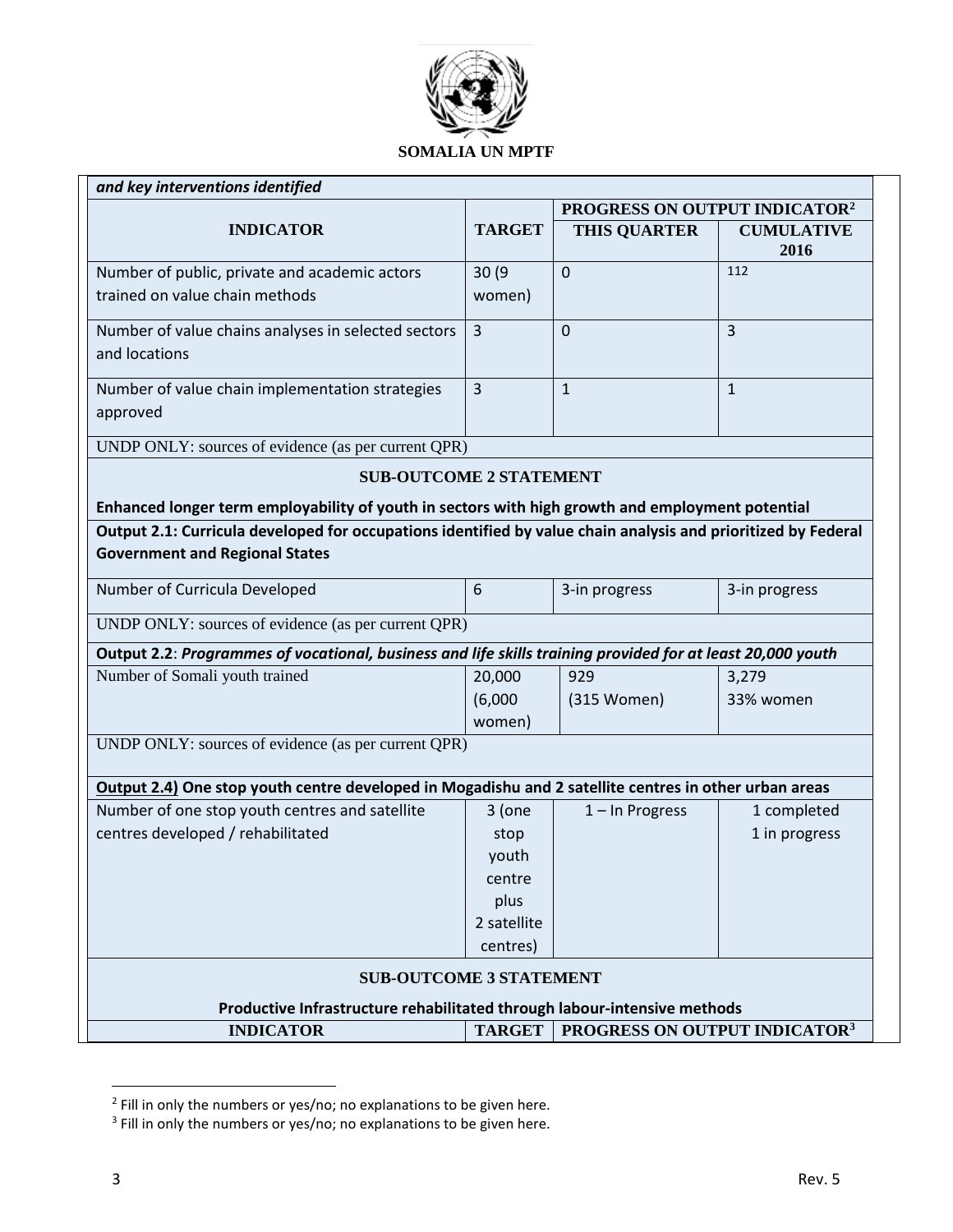

### **SOMALIA UN MPTF**

|                                                                  |               | <b>THIS QUARTER</b>                       | <b>CUMULATIVE</b> |
|------------------------------------------------------------------|---------------|-------------------------------------------|-------------------|
|                                                                  |               |                                           | 2016              |
| Output 3.1: Rural productive infrastructure projects implemented |               |                                           |                   |
| Number of short-term rural jobs created                          | 16,000        | 1470                                      | 4960              |
|                                                                  | (4,800)       |                                           |                   |
|                                                                  | women)        |                                           |                   |
| Number of rural productive infrastructure projects               | <b>TBD</b>    | 3 ongoing                                 | 40                |
| implemented                                                      |               |                                           |                   |
|                                                                  |               |                                           |                   |
| Output 3.2 Urban infrastructure projects implemented             |               |                                           |                   |
| <b>INDICATOR</b>                                                 | <b>TARGET</b> | PROGRESS ON OUTPUT INDICATOR <sup>4</sup> |                   |
|                                                                  |               | <b>THIS QUARTER</b>                       | <b>CUMULATIVE</b> |
|                                                                  |               |                                           | 2016              |
| Number of short-term urban jobs created                          | 14,000        | 450                                       | 3257              |
|                                                                  | (4,200)       | (350 Men, 100                             | (15% women)       |
|                                                                  | women)        | Women)                                    |                   |
|                                                                  |               |                                           |                   |
| Number of urban infrastructure projects                          | <b>TBD</b>    |                                           | 3                 |
| implemented                                                      |               |                                           |                   |
| UNDP ONLY: sources of evidence (as per current QPR)              |               |                                           |                   |

#### **NARRATIVE**

### **Output 1.1: Capacities of public private and academic institutions built to undertake value chain analysis and key interventions identified**

During this quarter, FAO led the design of a joint dried fisheries intervention that has been launched in October. The intervention targets fishing communities in and around Bossaso, Berbera and Kismayo. In order to achieve measurable impact in the initial phase of the project (first six months), the intervention will focus on a limited number of activities on the port city of Bossaso. During this period the full business-case for expansion of the intervention to new areas, scale-up and expansion to include new fishing techniques, equipment and products will be developed. Whilst certain product development activities during the pilot phase are already considered as proven and so expected to achieve a sustainable impact quickly, other aspects remain to be market tested (such as the degree of regional market penetration and demand for small pelagic products). The decision of whether to upscale will be taken in close collaboration with partners and be cognizant of the social, financial, political context and value-chain market requirements. This intervention aims to reach out to young entrepreneurs from **1,800 households** by improving their capacity (knowledge, skills and equipment) to become self-employed throughout the value chain in the production, processing and marketing of dried fish products.

#### **Output 2.2 Programmes of vocational, business and life skills training provided.**

 During this quarter, a total of **1546 young women and men** in Somalia were involved in YES funded activities. A total of **140 youth have completed agribusiness training** in Baidoa, Jowhar and Beledweyn, of which **64 were women.** This group of youth were trained on Sesame production, specifically on **good** 

 $\overline{\phantom{a}}$ 

<sup>&</sup>lt;sup>4</sup> Fill in only the numbers or yes/no; no explanations to be given here.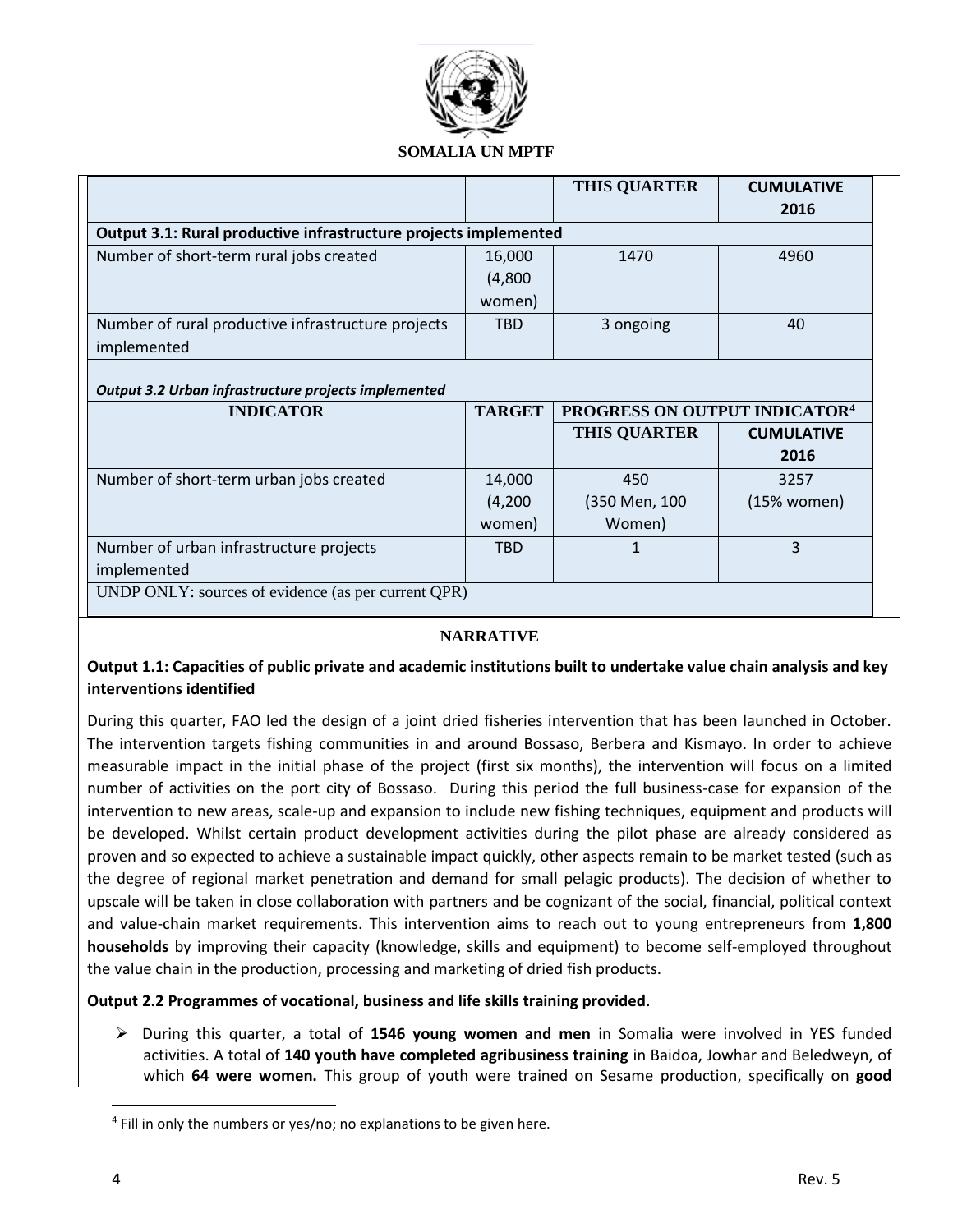

**agronomy practices (GAP)** and farming techniques, including technology used in the sesame sector. **150 youth (42 women) are** undergoing business skills training the same locations. A group of **161 youth (70 women**) underwent life skills training which were provided under that auspices of the Youth Centre in Mogadishu. **467 women and men** were involved in activities organized by the Youth Centre in Mogadishu and Kismayo. In Kismayo, **490 youth (100 women**) received the occupational safety training as part of the preparations for the Urban cash for work activity which was launched this month.

- $\triangleright$  During this quarter YES started to explore job creation possibilities in the renewable energy sector, by engaging Solargen Technologies, a leading regional and energy and equipment distributor, to explore the skills gap and interventions needed for job creation in the sector. Thus far, **60 youth were selected** to undergo a training to be provided by Solargen Technologies. YES will continue to explore possibilities to expand their interventions in the renewable energy sector and is currently analyzing the employment potential of this sector for young women and men in Somalia.
- $\triangleright$  A fisheries employer's workshop was organized in Bosaso. The purpose of this workshop was to solicit the interest of the businesses to make use of apprentices. An apprenticeship scheme was presented to businesses with the aim of informing companies of advantages of such a scheme for business growth. This workshop brought together enterprises in the fisheries sector, representatives of women's associations, Chamber of Commerce, Ministry of Fishery, local economic development forum, Oxfam and local government representatives. Key employers expressed their commitment to offer internships to young Somali men and women to fill skill gaps and promote youth employment. Some of the businesses that were present at the workshop, and who are now also offering apprenticeship, are the following: Casayr Fishing Co., Liibaan Fishing Co., Qandala Fishing Co., Redsea Fishing Co., Al-Khayr Fishing Co., Rahan Fishing Co. In Bossaso **29 enterprises haven been identified** to participate in the apprenticeship scheme, where 150 youth (**107 male and 43 female**) will benefit from the scheme.
- $\triangleright$  Shaqeyso program developed which includes i) lifeskills, ii) vocational skills, iii) build your own business skills, iv) community works. Registration of 160 vulnerable youth for start of Shaqeyso programme occurred in October. Lifeskills Train the Trainers was also conducted. A pilot lifeskills training course (6 weeks) was attended by 120 youth.
- $\triangleright$  To promote employment in the construction sector, a construction skills manual completed. Construction train the trainers was also conducted. In addition, MOYSC staff were trained in business development and start-up in Kismayo. The MOYSC has been very active during this quarter in organizing weekly health talks (50 participants), sports activities (soccer for girls and soccer for boys), and 3 events of the World Urban Campaign 'The City Youth Need'. These events took place in Mogadishu and Kismayo with a total of 467 youth attending.

#### **Output 3.1: Rural productive infrastructure projects implemented**

- $\triangleright$  The two NGOs identified to implement activities in the two districts prioritized during the Programme Steering Committee meeting (SAF and HACDESA) were trained in Mogadishu in September. The two NGOs are targeting 1,300 youth in Beletweyne and Kismayo Districts, (650 in each District) with cash-for-work activities.
- $\triangleright$  The contractual arrangements through Letters of Agreements, have been finalized and it is expected that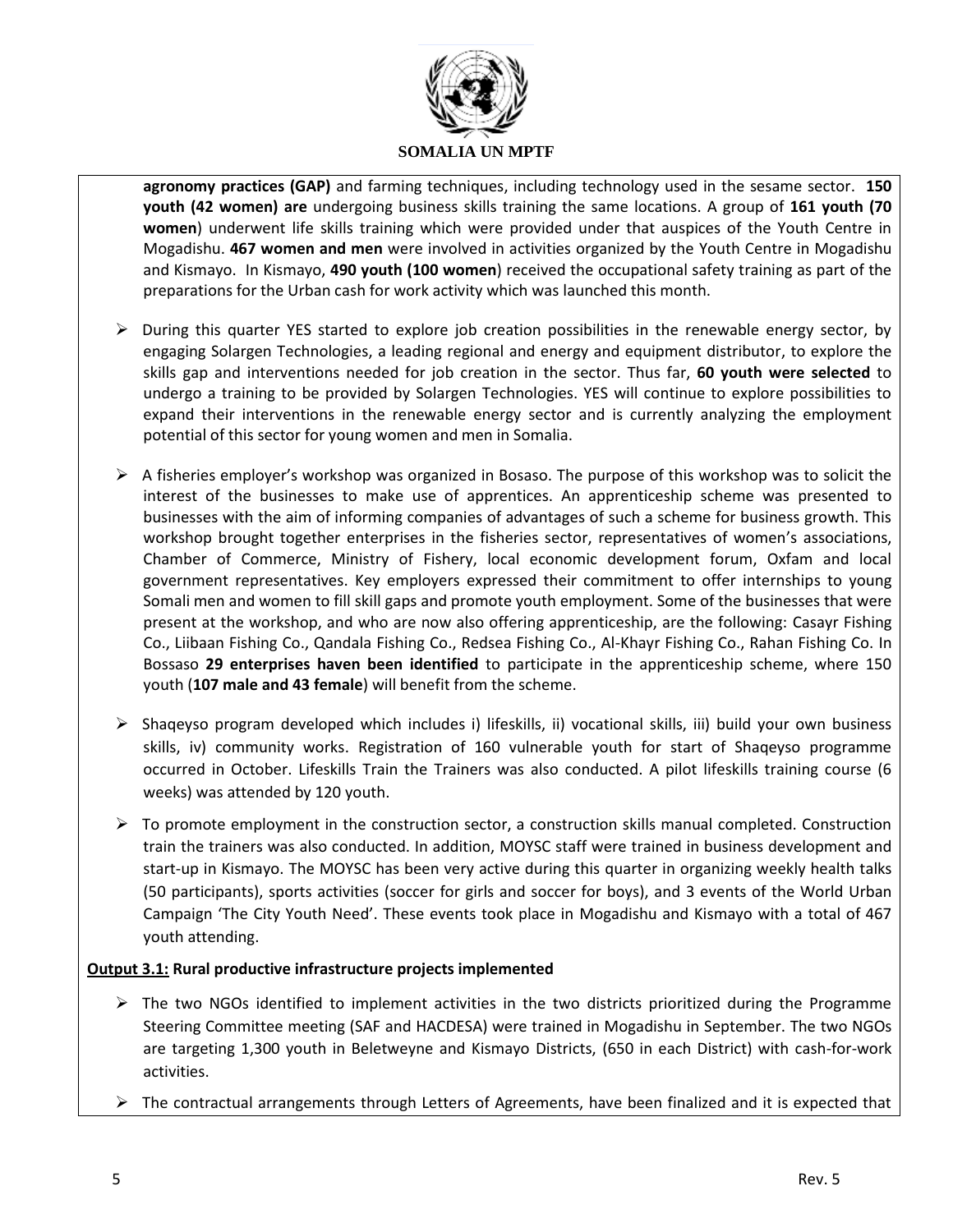

the NGOS will carry out the community mobilization and sensitization in the field with the support of the Ministry of Labour, will take place in October and culminate with the selection of the youth beneficiaries by the end of the month

- $\triangleright$  FAO staff have had regular meetings with the Minister of Labour Youth and Sport of Puntland to kick start the mangrove rehabilitation activities in Bossaso. Close collaboration is required to ensure sustainability of the activities at district level as this is key in the survival of mangrove trees to be planted.
- $\triangleright$  The project will focus on 270 youth, concerned with the establishment / management of nurseries and seedlings over a period of 6 months. The rehabilitation of mangroves has the potential to expand, taking on a multi-disciplinary approach, including fisheries, environmental protection and moving to community based income generation projects. For this MOLYS has to form a joint Ministries task force / group of the concerned ministries (MoLYS, MOEWT, MoF, MoA, etc.) to coordinate the activities on the ground.
- $\triangleright$  The procurement of mangrove seeds/seedlings and tree varieties has been concluded and community awareness and mobilization will be concluded in October in preparation for the establishment of the nurseries.

#### *Output 3.2 Urban infrastructure projects implemented*

- $\triangleright$  Rehabilitation of Kismayo gravel roads of 2944m is in progress. 450 young Somalis, of which 100 are women, are involved in the project that is expected to create 10,460 worker days.
- $\triangleright$  For the Jowhar infrastructure project, preparations are ready for the works to commence. In Beletweyn, the bidding process is complete and a suitable contractor has been identified for the road infrastructure project to commence. Both projects will begin in the next quarter.

#### **Other Key Achievements**

### **Challenges (incl: Delays or Deviations) and Lessons Learnt:**

- $\triangleright$  Security concerns since the MOSYC is located directly next to the BRA registration department when AS announced, that all Somali's getting national ID cards as well as institutions issuing them are a target
- $\triangleright$  Construction of MOSYC delayed due to contracting issues
- $\triangleright$  Establishment of One Stop Youth Centre in Kismayo delayed as it seems to be no option to take over the youth centre NIS foundation was supposed to rehabilitate (rehabilitation works have still not started yet), funds to build an own youth centre are currently not available.
- The opening ceremonies for Berbera Livestock Road and Xanaano Gravel Road in Baidoa were held on 27 July and 10 August respectively. The events marked the official opening of the newly rehabilitated roads and brought together local government and members of the community to celebrate very important steps taken to promote youth employment and district development.
- $\triangleright$  Limited stakeholder participation and lack of proper representation from the districts and regional authorizes resulted in delays of numerous planning meetings and thus delayed the identification youth for the agronomy training in Baidoa and Beledwein. It is envisaged for the project and its partners to have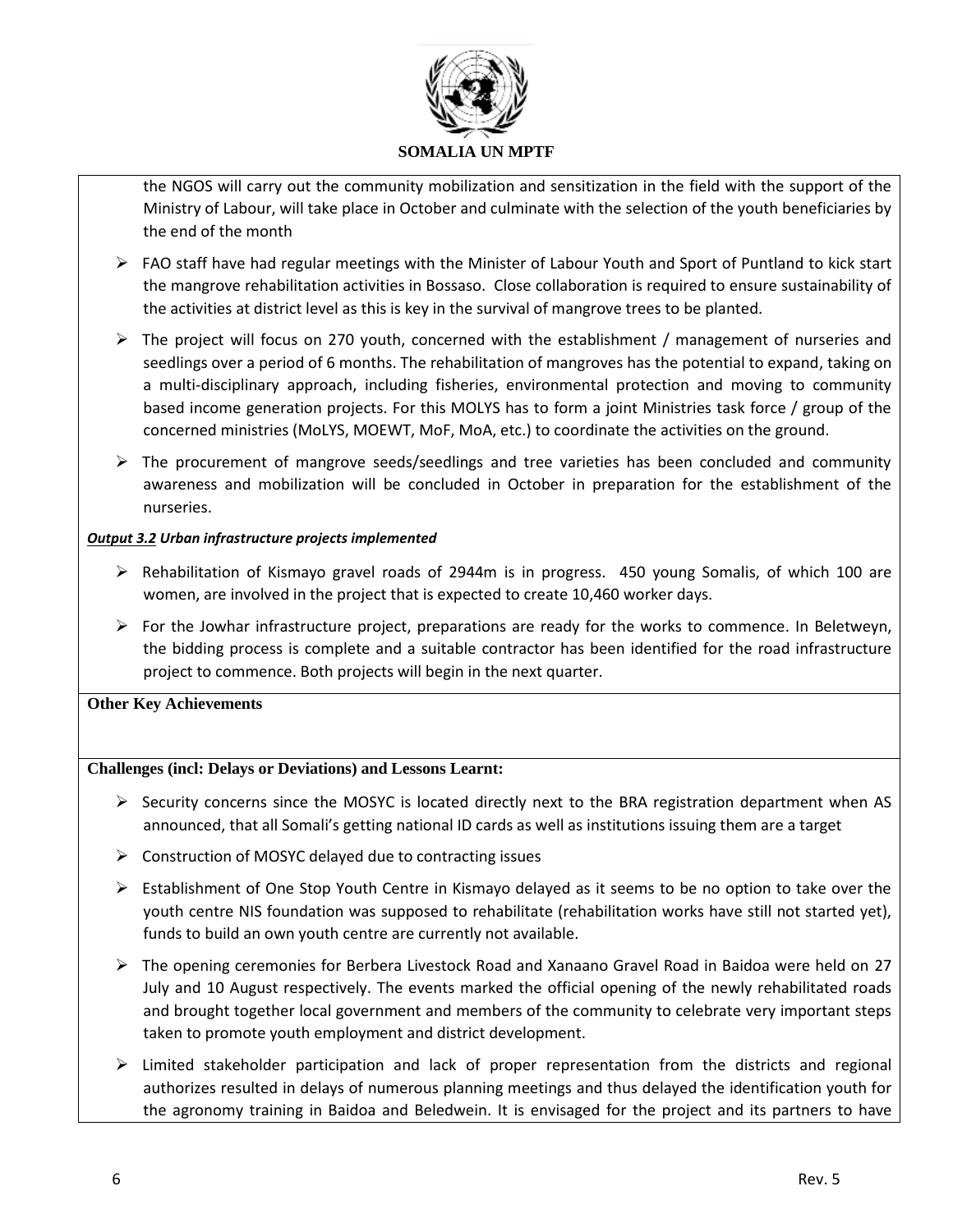

better coordination mechanisms while identifying youth in Jowhar to avoid delays in having stakeholder participation in selection on beneficiaries.

 $\triangleright$  ILO planned to conduct an agribusiness fair in this quarter. Due to challenges in coordinating this event with the Somali Chamber of Commerce and concerns over suitable and safe venues to conduct the fair, this activity has been postponed to the next quarter. In this period of time, additional consultations with the Somali Chamber of Commerce and key partners like SHACDO will be conducted to ensure the event takes place as initially planned.

**Peacebuilding impact** N/A

#### **Catalytic effects** N/A

#### **Gender**

- $\triangleright$  Advocacy for strong involvement of vulnerable young girls has led to registration of 70 females (out of 120 youth in total) for the lifeskills pilot training and 74 females (out of 160 youth in total) for the first cohort of the Shaqeyso programme.
- $\triangleright$  ILO ensured gender equality in the both skills development and public works activities implemented so far. For the good agronomy practice training, 45% of trainees in Jowhar and Baidoa are young women. This is thanks to strong gender-sensitive selection criteria to encourage young women to participate and benefit from the training programme.
- $\triangleright$  Public works has typically been an area with little women participation, due to strong cultural norms and gender-specific societal challenge favouring men's engagement in the construction sector. Through extensive community consultations and discussions with local implementing partners, ILO has managed to involve 100 young women out of 450 youth to participate in the road rehabilitation project in Kismayo. The sensitization of community members of the benefits and importance of women's participation has been critical in securing support for greater sensitivity to women's issue in the urban rehabilitation projects.

| Proportion of gender specific                                         | <b>Total no. of Outputs</b> | <b>Total no. of gender specific Outputs</b>                 |  |  |  |  |  |
|-----------------------------------------------------------------------|-----------------------------|-------------------------------------------------------------|--|--|--|--|--|
| outputs in Joint Programme <sup>5</sup>                               |                             |                                                             |  |  |  |  |  |
| Proportion of Joint Programme<br>staff with responsibility for gender | <b>Total no. of Staff</b>   | Total no. of staff with responsibility<br>for gender issues |  |  |  |  |  |
| issues <sup>6</sup>                                                   | $28^{7}$                    |                                                             |  |  |  |  |  |
| <b>Communications &amp; Visibility</b>                                |                             |                                                             |  |  |  |  |  |

**UN-Habitat: Increased visibility for the MOSYC**

 $\overline{\phantom{a}}$ 

<sup>&</sup>lt;sup>5</sup> Gender Specific Outputs are those that are specifically designed to directly and explicitly contribute to the promotion of Gender Equality and Women's Empowerment.

<sup>&</sup>lt;sup>6</sup> Staff members are those contracted to undertaken work for the Joint Programme including full time staff, consultants, advisors, interns, etc. Staff members with responsibility for gender issues are those who have gender related activities included in their Terms of Reference.

 $7$  Only the YES Coordinator has a full time position funded by YES. 10 women are working on Joint Programme.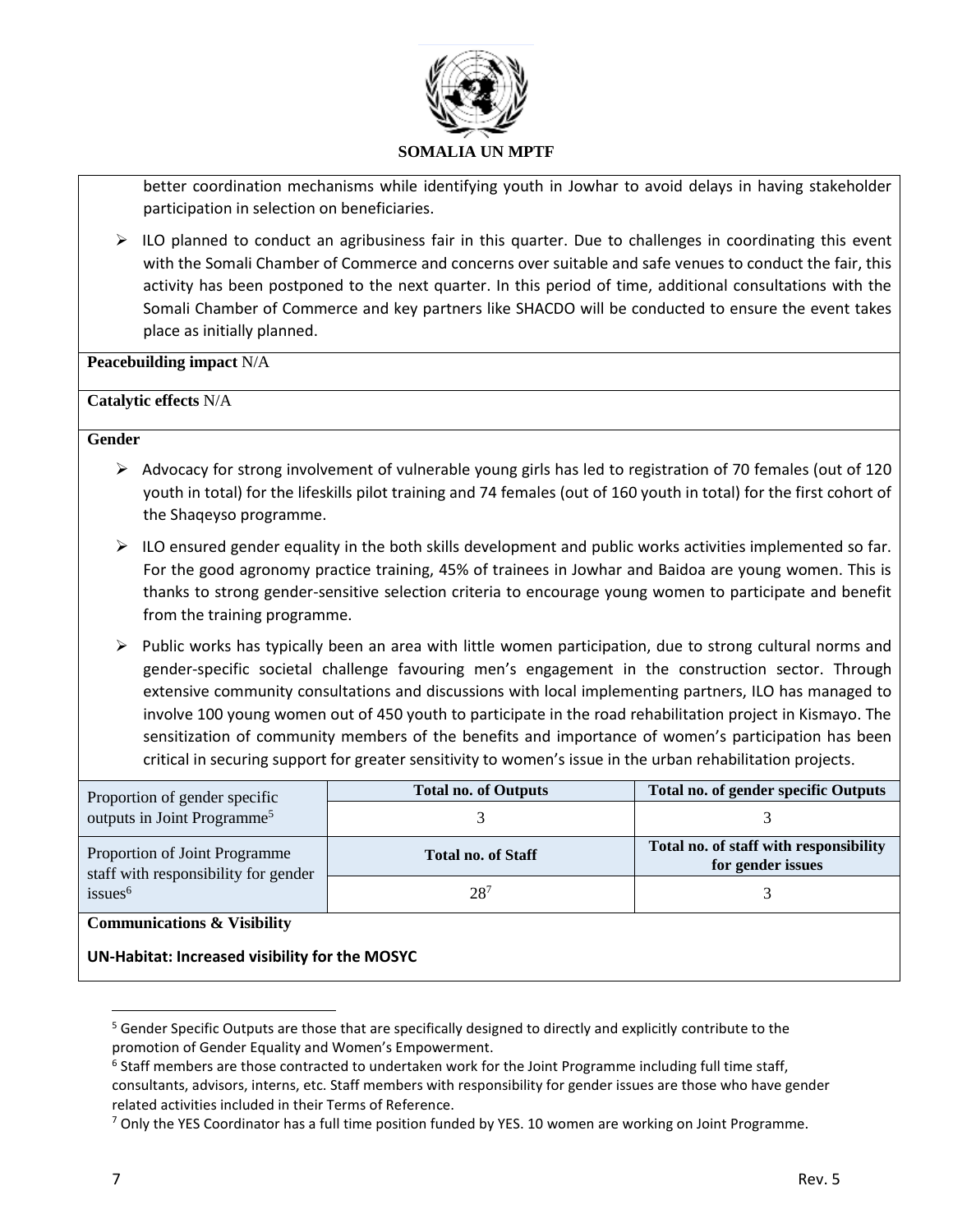

- ▶ 4 Sept: Minister of Youth and Sports, Deputy Minister of Foreign Affairs
- $\geq$  5 Sept: Commander of the Urban Police
- $\triangleright$  7 Sept: Angy from World Bank
- 8 Sept: DC Shingani, Deputy Leader of Somali National Youth Council, Deputy Leader of BARYA

#### Articles on the MOSYC included in

- $\triangleright$  Urban Impact, issue 3, p. 7, August 2016
- $\triangleright$  UN-Habitat bi-annual newsletter, issue 21, p. 13 and 14, August 2016

#### Articles on the urban campaign:

[http://www.worldurbancampaign.org/launching-%E2%80%9C-city-youth-need%E2%80%9D-urban](http://www.worldurbancampaign.org/launching-%E2%80%9C-city-youth-need%E2%80%9D-urban-campaign-mogadishu-somalia)[campaign-mogadishu-somalia](http://www.worldurbancampaign.org/launching-%E2%80%9C-city-youth-need%E2%80%9D-urban-campaign-mogadishu-somalia) <http://www.worldurbancampaign.org/city-youth-need-enhancing-economic-opportunities-youth-somalia>

Featured Story on UN-Habitat Newsletter:

UN-Habitat Somalia launched its flagship project, the Mogadishu One-Stop Youth Centre (MOSYC), in January 2016 as part of the Youth Employment Somalia (YES) programme. YES is being carried out under the Somalia Federal Government's Peace and State-building Goal 4 on Economic Foundations through the Ministry of Labour and Social Affairs, in partnership with the United Nations, and is being implemented by the UN Development Programme, the International Labour Organization, the Food and Agriculture Organization, and UN-Habitat, with support from Sweden, Denmark, and Italy.

In order to create a vision for the MOSYC among youth and local administrators, a study visit was organized to the UN-Habitat-supported Kimisagara One-Stop Youth Centre in Kigali, Rwanda, in December 2015. The delegation from Mogadishu, which included district and youth leaders and representatives from the Ministry of Youth and Benadir Regional Administration, was able not only to gain insight into the operations of the centre but also to learn about employment programmes supported by the municipality and issues such as youth participation and identity.

On 14 January 2016, 187 youth from across Mogadishu launched the first phase of their youth centre with a day of joy organized by youth for youth. A football tournament, henna painting, a hip-hop dance, and poetry were among the recreational activities offered. The youth were also asked to develop their ideas for the centre and its services and activities, and to dream about their own future and professional career. Youth are at the forefront of all the activities, and hence 147 youth participated in designing and planning the youth centre on 19 January.

The first phase of the centre's construction (in Shingani District, next to the ocean) was finalized in May 2016, providing a space for youth to dance, laugh, and play football. By bringing together youth from across all districts in the city, the centre also fosters social cohesion. As part of the participatory approach, 170 of the most vulnerable youth had the opportunity to generate some income by working on the construction site. With a visit from Swedish Ambassador Mikael Lindvall on 25 May 2016, daily activities started at the MOSYC: girls' and boys' football, health workshops from the UN Population Fund, and weekly governance and leadership training for the centre's Youth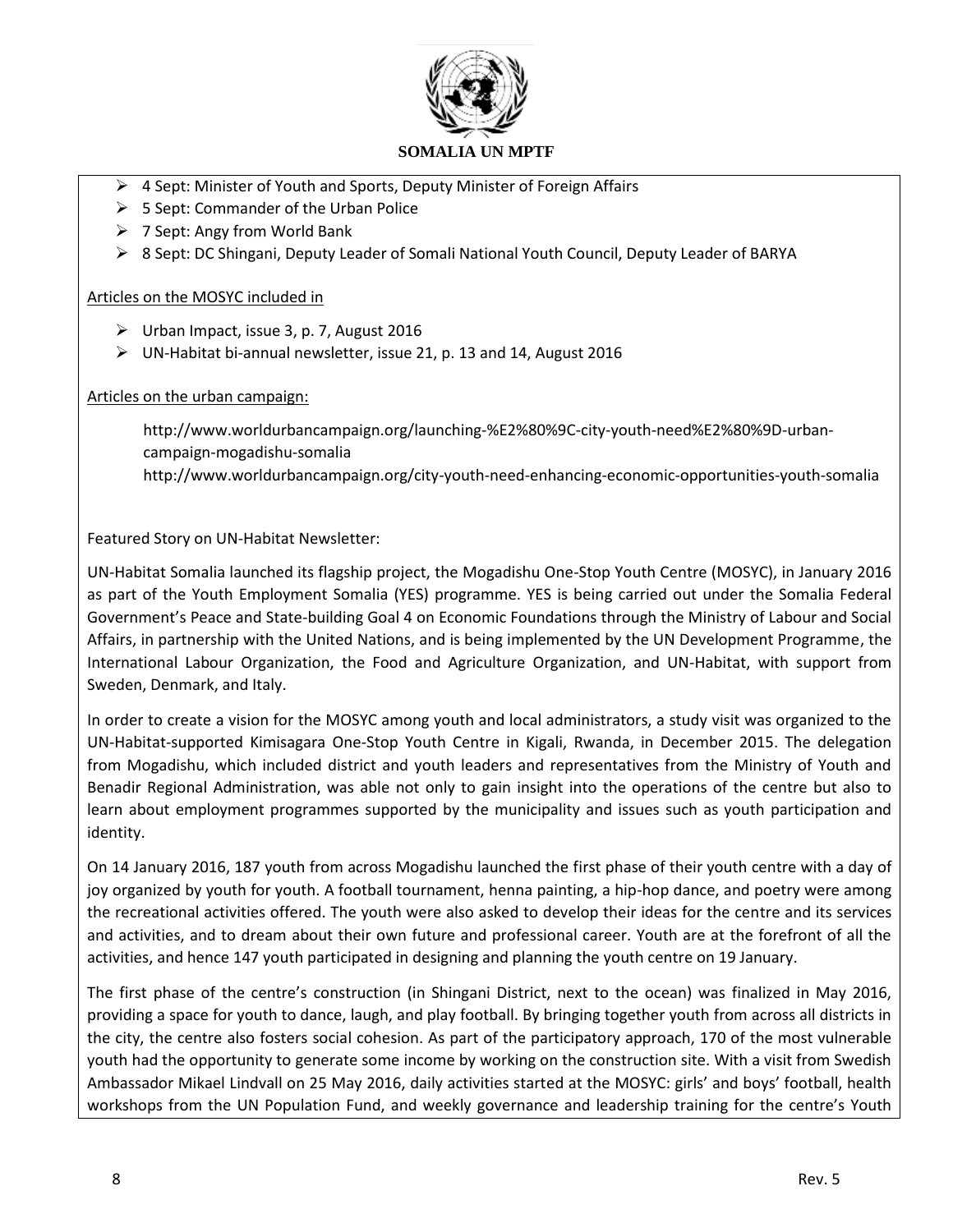

#### Advisory Committee (which represents

MOGADISHUall 17 districts of Mogadishu). The ambassador's visit was an opportunity to showcase the centre's new training room and sports field, as well as programming plans.

On 18 June 2016, 168 youth, Benadir Regional Youth Association, and Benadir Regional Administration jointly launched the urban campaign 'The City Youth Need' at the MOSYC. The launch of the campaign is being followed by biweekly youth events to cultivate the ideas and vision youth in Mogadishu have for their city. The youth events focus on understanding and developing recommendations for creating the ideal city for youth in Somalia.

Youth lead urban campaign and take ownership of new programmes at One-Stop Youth Centre

A key activity under Youth Employment Somalia will be training that provides youth with marketable skills that allow them to either start their own business or engage in gainful employment. Mogadishu's construction sector is growing quickly, and the training will focus on the production of construction materials (at present mostly imported at a high cost). To this end, students from JUST University and key actors from the construction sector (e.g. construction companies and material wholesalers) have been assessing the feasibility of locally producing blocks and tiles.

The skills training will be launched in the coming months. The curriculum includes 120 hours of vocational training plus 120 hours of life skills training for vulnerable youth, with local validation events that help to ensure community ownership and stakeholder buy-in. In early June, the centre's Youth Advisory Committee participated in a pilot of the life skills training as part of their governance training. Early evaluation results indicate that the training was successful in helping the committee gain the needed skills and confidence to run the MOSYC.

ILO:

 $\triangleright$  Xanaano gravel road opening ceremony story on the ILO Somalia website

[\(http://www.ilo.org/addisababa/countries-covered/somalia/WCMS\\_516918/lang--en/index.htm\)](http://www.ilo.org/addisababa/countries-covered/somalia/WCMS_516918/lang--en/index.htm)

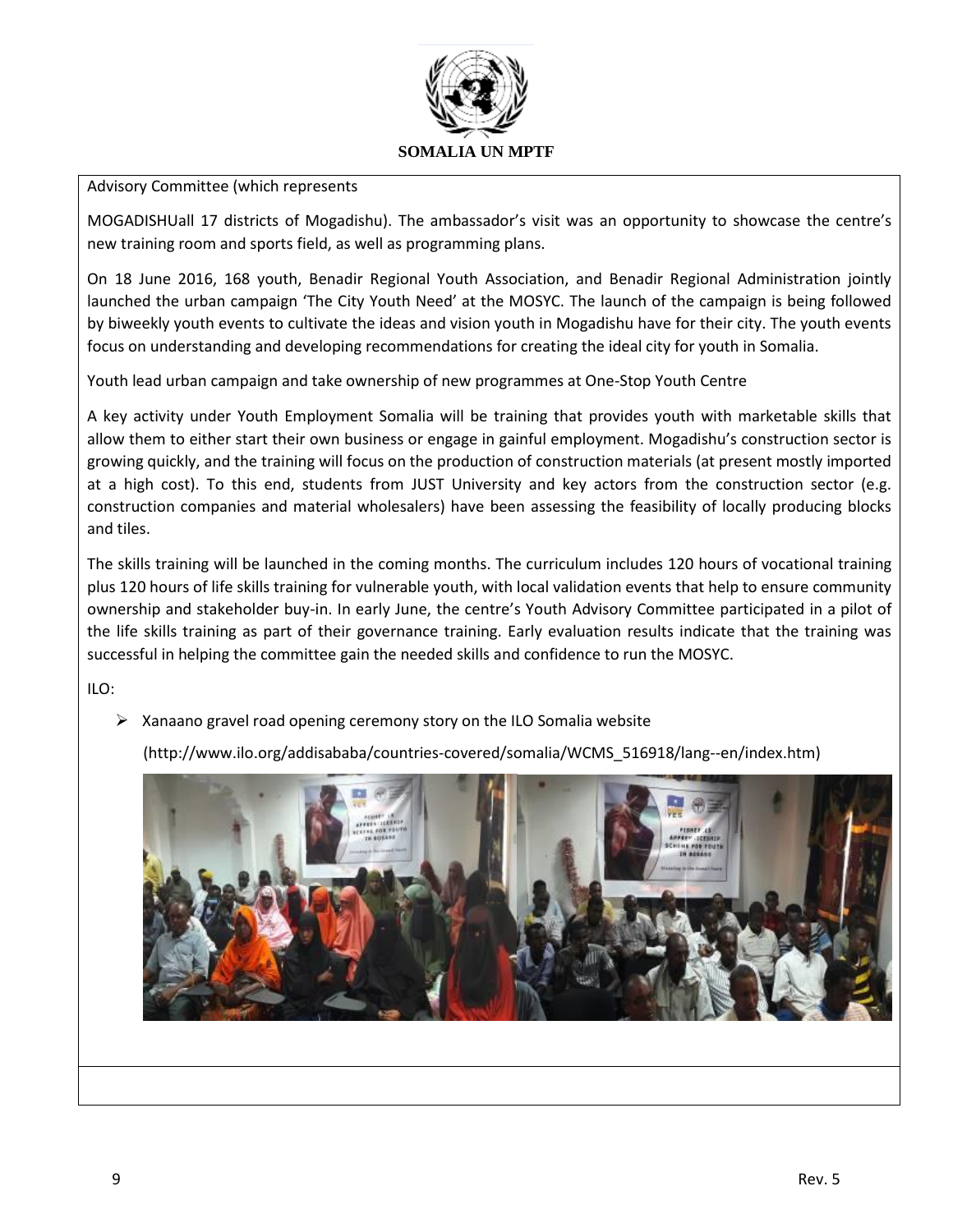

#### **Looking ahead**

#### **UN-Habitat**

Launch of the Shaqeyso programme on 9 October

October to December: full-fledged Shaqeyso training programme for the first 160 youth

Closing ceremony of Urban Campaign in Mogadishu on 13 October

Launch of lifeskills training in Kismayo in November

Completion of good agronomy practices and agribusiness training and organizing the agribusiness fair. Implementation of a road rehabilitation project in Jowhar and Beletweyn.

## **ILO**

ILO will work with TVET centres in Bosaso, Berbera and Kismayo on the Training of Trainers in the dried fishing sector. Renewable energy training will begin in partnership with Solargen technologies and the International Bank of Somalia.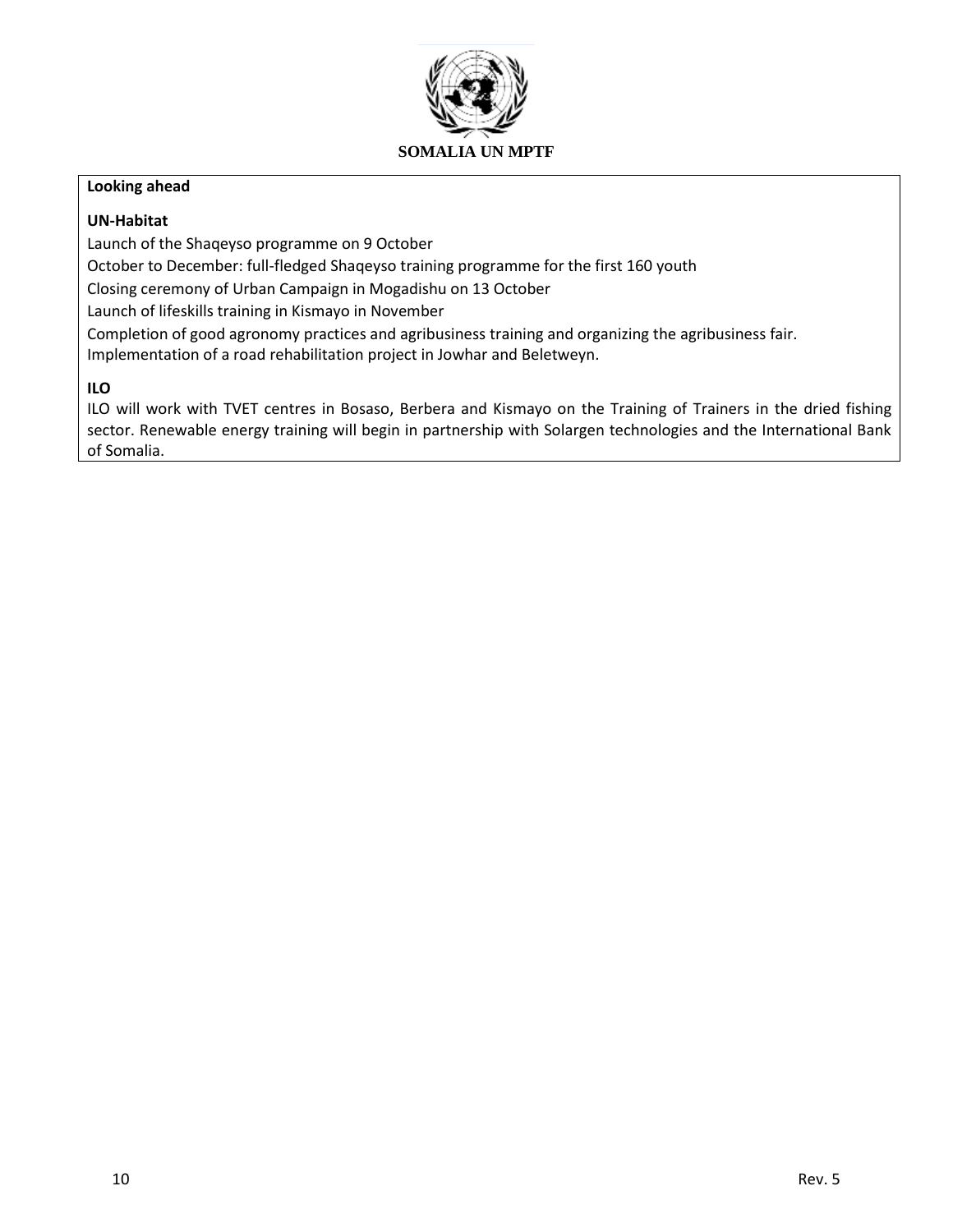

# **ANNEX 1. RISK MANAGEMENT**

| <b>Type of Risk 8</b> | <b>Description of Risk</b>                                           | <b>Mitigating Measures</b>                                          |
|-----------------------|----------------------------------------------------------------------|---------------------------------------------------------------------|
|                       | AS threat on institutions issuing ID cards: close proximity of the   | Confirmation with UNDSS, negotiations with BRA to upgrade           |
| Security              | MOSYC to BRA registration department                                 | security measures at the registration department which will also    |
|                       |                                                                      | lead to improved security at the MOSYC site, temporary              |
|                       |                                                                      | relocation of activities until security measures were implemented   |
| Political             | The engagement of district authorities to brief them on the          | There needs to be clearer communication with regional and local     |
|                       | agribusiness training programme and selection of beneficiaries       | authorities their roles and responsibilities to avoid any           |
|                       | proved to be a challenge.                                            | miscommunication. In future this will be avoided by                 |
|                       |                                                                      | communicating with stakeholders ahead of directly meeting with      |
|                       |                                                                      | them for the selection of beneficiaries to ensure their full        |
|                       |                                                                      | cooperation and resolve any issues.                                 |
|                       | ILO planned to organize an agribusiness fair in this quarter but     |                                                                     |
| Security              | due to security considerations such as the safety and suitability of | 1. The event has been pushed to the next quarter to better plan     |
|                       | holding a highly publicized event, additional discussions with       | and ensure all logistics and safety measures are in place ahead of  |
|                       | stakeholders are needed.                                             | time.                                                               |
|                       |                                                                      | 2. The event will not be highly publicized, and invitations will be |
|                       |                                                                      | limited to key number of agribusiness and a set number of youth     |
|                       |                                                                      | to be able to access the venue (once identified).                   |
|                       |                                                                      | 3. Due consideration will be given to ensure appropriate visibility |
|                       |                                                                      | without undermining the security of those involved.                 |

 $\overline{a}$ 

<sup>&</sup>lt;sup>8</sup> Environmental; Financial; Operational; Organizational; Political; Regulatory; Security; Strategic; Other.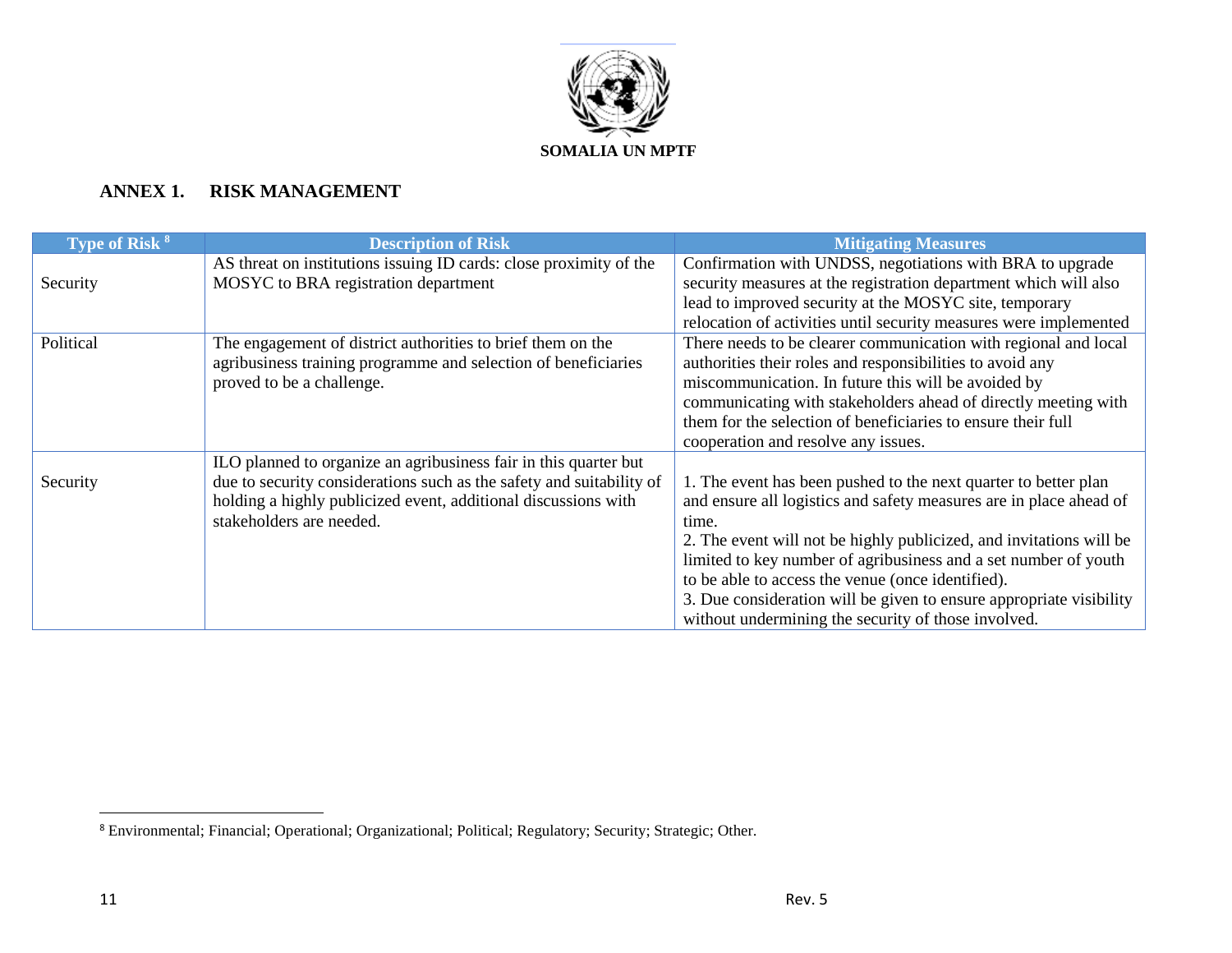

# **ANNEX 2. MONITORING AND OVERSIGHT ACTIVITIES**

| <b>Monitoring Activity</b> | <b>Date</b>              | <b>Description &amp; Comments</b>                          | <b>Key Findings / Recommendations</b>                 |
|----------------------------|--------------------------|------------------------------------------------------------|-------------------------------------------------------|
| Engineering site visit on  | Baidoa 4 <sup>th</sup> - | ILO technical officers, the state and FGS Ministry of      | The project received praised for contributing the     |
| completion of the road     | $14th$ August            | Labour and Baidoa Mayor's Office have undertaken           | district development priorities for Baidoa and for    |
| opening ceremony with the  | 2016                     | monitoring of the project.                                 | creating employment opportunities for youth.          |
| members with local         |                          |                                                            | The main recommendation has been to scale-up such     |
| government and the         |                          |                                                            | works in the future, as the need to improve the road  |
| community.                 |                          |                                                            | networks requires larger scale investments.           |
| Engineering site visit on  | Berbera, 27              | Somaliland<br>TV<br>TV<br>National<br>Horn<br>Cable<br>and | The sustainability of the cash for work initiatives   |
| completion of the road and | July 2016.               | released project road opening ceremony as a news           | needs careful consideration. The operation and        |
| opening ceremony with the  |                          | item by local TV stations aired 7pm local time 27          | maintenance plan falls under the municipality's       |
| members with local         |                          | July 2016. Jumhurriya Media Group and Saxil News           | jurisdiction. The mayor ensured that the municipality |
| government and the         |                          | published newspaper articles.                              | will conduct routine maintenance. It was agreed that  |
| community.                 |                          |                                                            | ILO will share maintenance procedures with the        |
|                            |                          |                                                            | municipality and officially hand over of the road to  |
|                            |                          |                                                            | Berbera Local Municipality.                           |
|                            |                          |                                                            | Due to the soaring temperature in Berbera, there is   |
|                            |                          |                                                            | damage on the road surfaces causing the tarmac to     |
|                            |                          |                                                            | soften. It was agreed that the constructor would      |
|                            |                          |                                                            | spread crushed rock dust on the tar to create non-    |
|                            |                          |                                                            | stick road surfaces to stop further damage.           |
| Engineering monitoring     | Kismayo, $20th$          | Monitoring the start of the works by ILO technical         | Works proceeding according to plan.                   |
| mission                    | September                | officer engineer.                                          |                                                       |
| Monitoring the bidding     | Betetweyn,               | Technical and financial evaluation of the bidders          | Bidder identified and works scheduled to take place   |
| exercise                   | 26 <sup>th</sup>         | together with contractors, MOLSA, ILO technical            | as planned.                                           |
|                            | September                | officer                                                    |                                                       |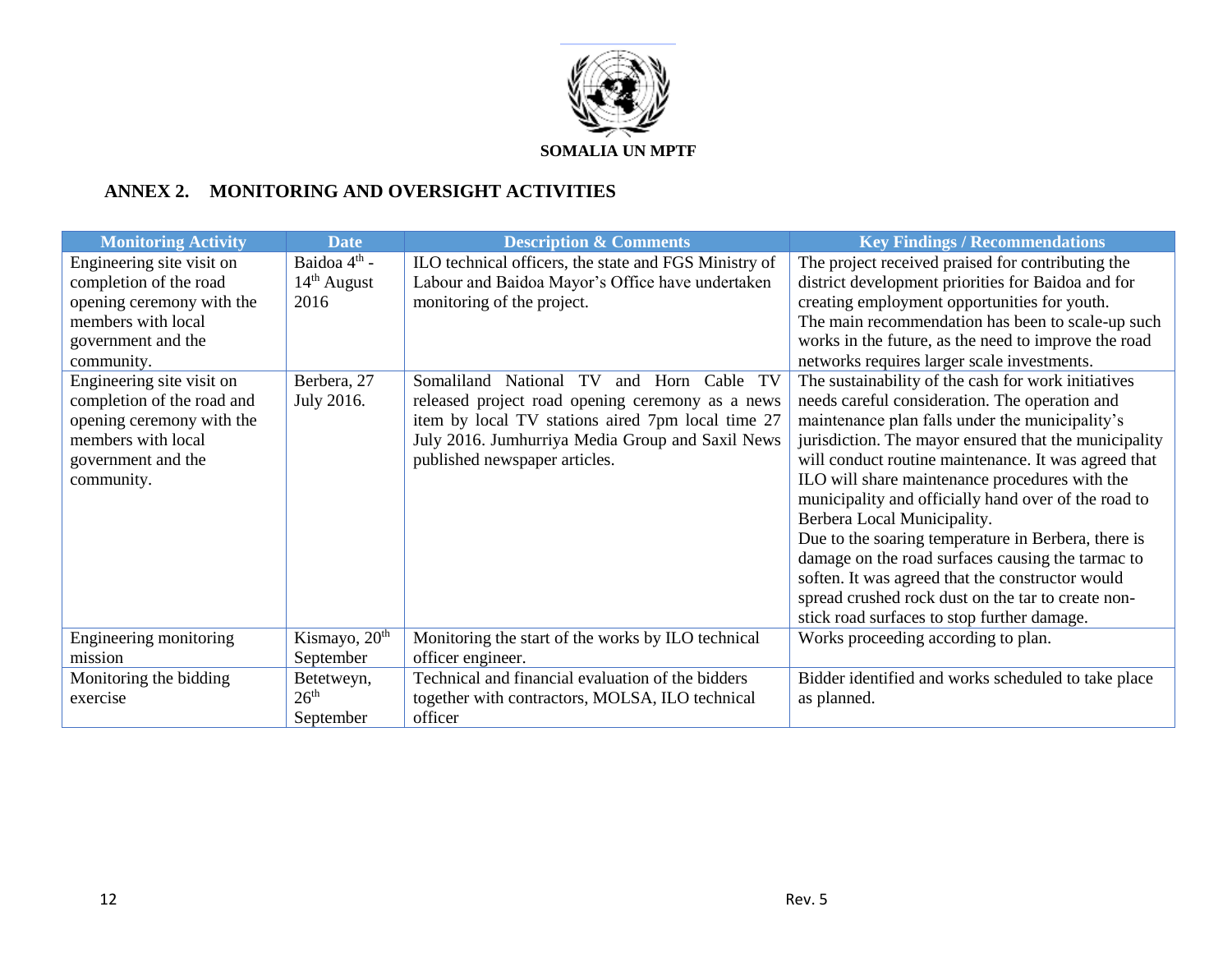

# **ANNEX 3. TRAINING DATA**

|                |                                                | <b>Target Group</b>                       |                     |                |          | # of participants |                                                                     |                                          |                                                        |
|----------------|------------------------------------------------|-------------------------------------------|---------------------|----------------|----------|-------------------|---------------------------------------------------------------------|------------------------------------------|--------------------------------------------------------|
| #              | Ministry.<br><b>District</b><br>or UN<br>staff | <b>Others</b>                             | <b>Dates</b>        | M              | F        | <b>Total</b>      | <b>Title of the training</b>                                        | <b>Location of</b><br>training           | <b>Training</b><br>provider                            |
| 1.             |                                                | Somali Youth,<br><b>MOSYC</b><br>trainers | 30 July - 10<br>Aug | 25             | 12       | 37                | Lifeskills Train the Trainers                                       | Nairobi                                  | <b>UN-Habitat</b>                                      |
| 2.             |                                                | <b>MOSYC</b><br>trainers                  | 21 Aug - 7 Oct      |                |          | $\overline{2}$    | Build Your own Business Train the Trainers                          | Kismayo                                  | <b>CEFE</b><br>International                           |
| 3.             |                                                | <b>MOSYC</b><br>trainers                  | 15 Sept - 1 Oct     | $\overline{2}$ | $\theta$ | $\overline{2}$    | <b>Construction Skills Train the Trainers</b>                       | Mogadishu                                | UN-Habitat                                             |
| 4.             |                                                | Youth                                     | Aug 15 - 25<br>Sept | 50             | 70       | 120               | Lifeskills Pilot                                                    | MOSYC.<br>Mogadishu                      | MOSYC staff                                            |
| 5.             | <b>Bossaso</b>                                 | Youth                                     | 3-9 September       | 107            | 42       | 149               | <b>Fishery Apprenticeship Beneficiaries</b><br>Orientation training | <b>Bossaso</b><br>Chamber of<br>Commerce | <b>ILO</b> Technical<br><b>Officers</b>                |
| 6.             | <b>Bossaso</b>                                 | Enterprises                               | 3-9 September       | 3              | 26       | 29                | <b>Fishery Apprenticeship Enterprise</b><br>Orientation training    | <b>Bossaso</b><br>Chamber of<br>Commerce | <b>ILO</b> Technical<br><b>Officers</b>                |
| 7.             | Baidoa                                         | Youth                                     | 21-23 Sept          | 38             | 32       | 70                | Good agronomy practices training                                    | Baidoa district                          | <b>Shabelle Relief</b><br>Development<br>Organisation  |
| 8.             | Jowhar                                         | Youth                                     | 27-30 Sept          | 38             | 32       | 70                | Good agronomy practices and agribusiness<br>training                | <b>Jowhar District</b>                   | <b>Shabelle Relief</b><br>Development<br>Organisation  |
| 9.             | Kismayo                                        | Youth                                     | 17 August           | 350            | 100      | 450               | Occupational Health and Safety and use of<br>labour based tools     | Kismayo                                  | Bilqiisa<br>Construction and<br><b>Trading Company</b> |
| <b>Totals:</b> |                                                |                                           |                     | 614            | 315      | 929               |                                                                     |                                          |                                                        |